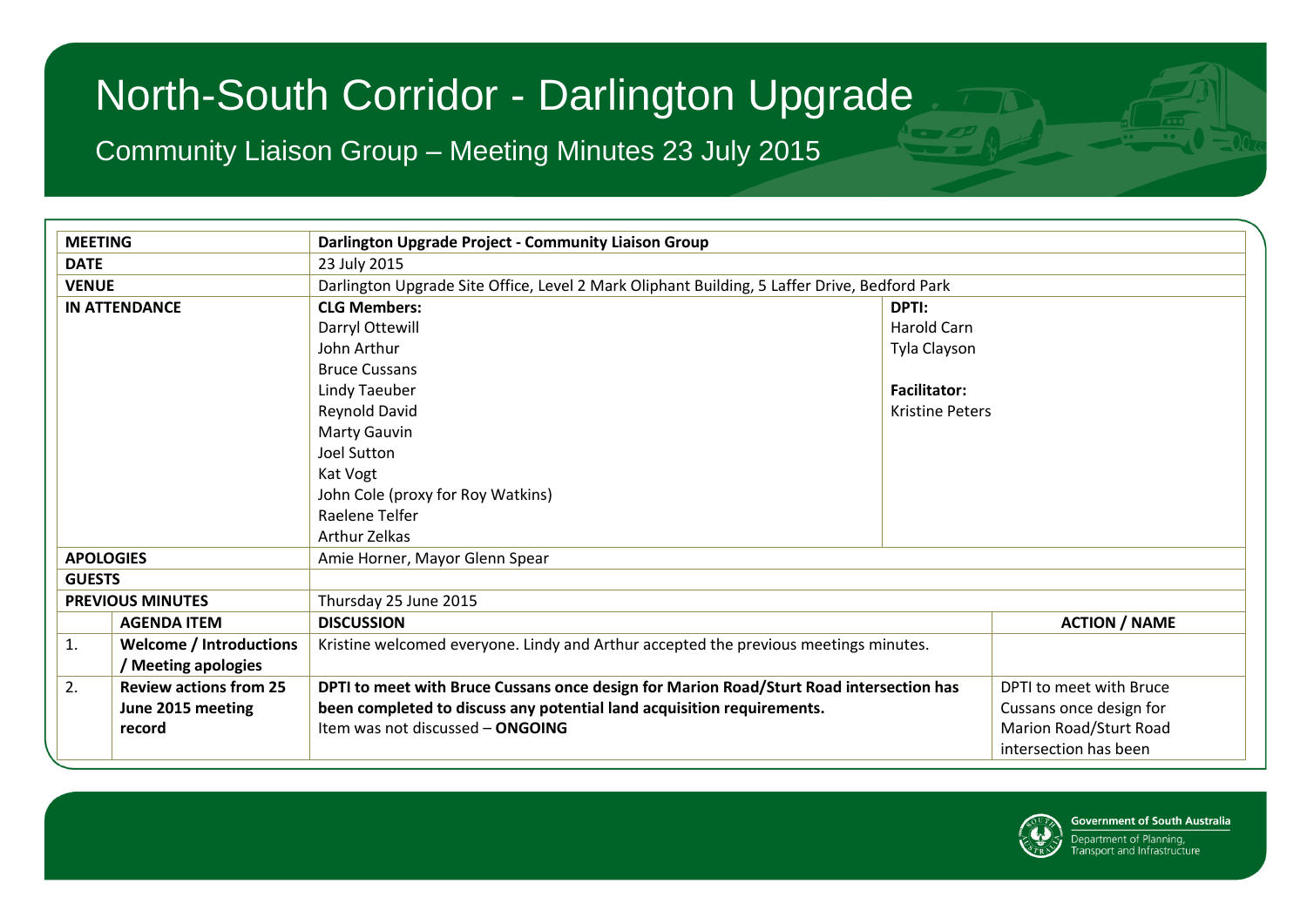Community Liaison Group – Meeting Minutes 23 July 2015



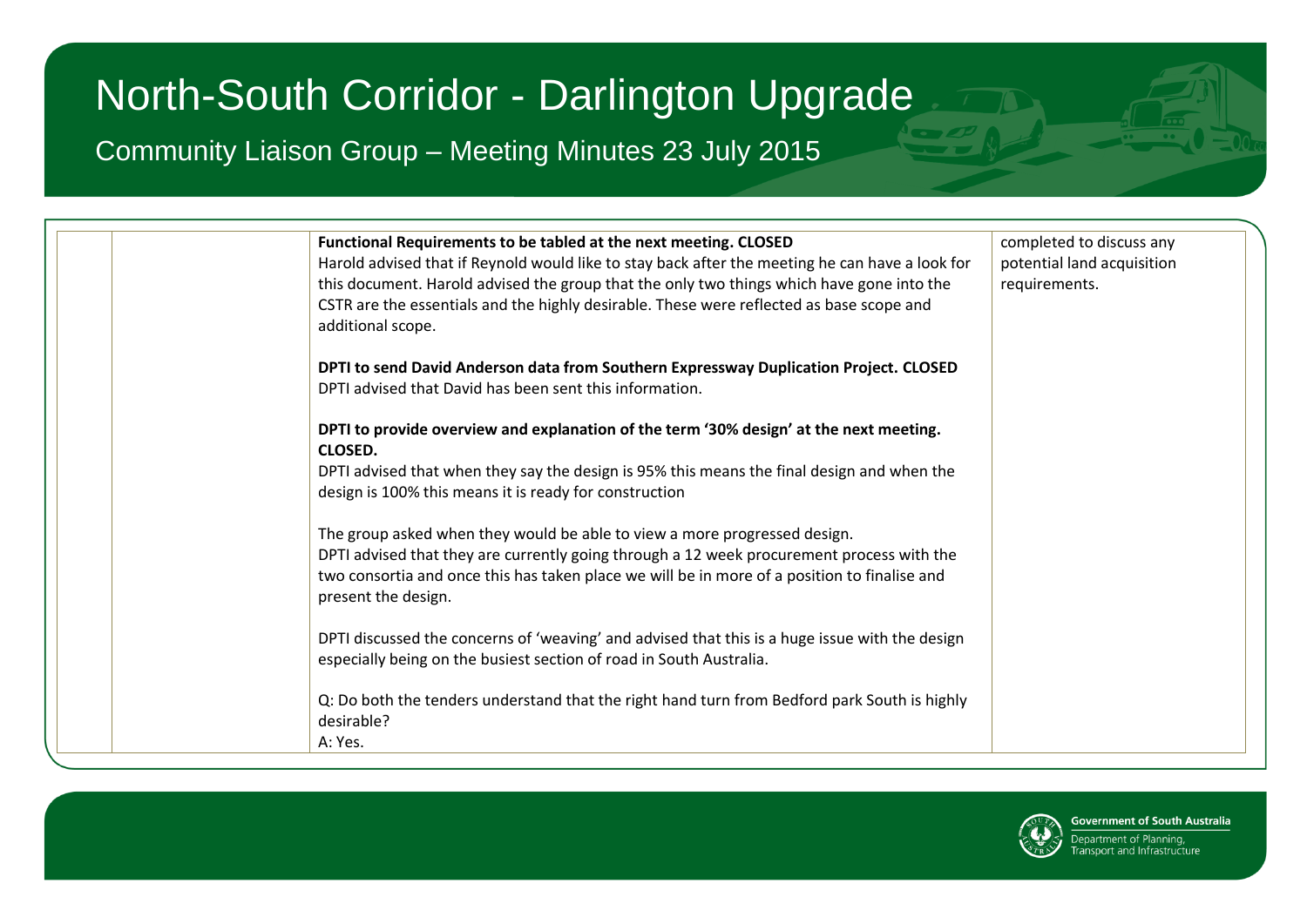Community Liaison Group – Meeting Minutes 23 July 2015

| Q: If it's highly desirable and one tender has provided this shouldn't you just go with them?  |
|------------------------------------------------------------------------------------------------|
| A: No, we have to consider the overall submission and budget.                                  |
|                                                                                                |
| Discussion was then had around budgets and how other projects have had to consider the         |
| budget into their design. Discussion was had around how the Torrens to Torrens Project         |
| selected their contractor and the question was raised as to why the Darlington Upgrade Project |
| couldn't go through the same selection process as the Torrens to Torrens Project. DPTI advised |
| that Torrens to Torrens was delivered under an Alliance Model and discussion was had around    |
| the Darlington Upgrade Project considering the same process. DPTI advised that that there are  |
| many ways to procure projects, two of which are the Alliance Model and the Early Contractor    |
| Involvement process, each have their own benefits.                                             |
|                                                                                                |
| DPTI advised that procurement process must remain strictly confidential - DPTI cannot discuss  |
| any matters/items between the two consortia.                                                   |
|                                                                                                |
| DPTI to forward email to Mayor Spear CLOSED                                                    |
| DPTI advised that the email (which was previously sent) has been forwarded to Mayor Spear.     |
|                                                                                                |
| DPTI to email CLG members to confirm InfoLine number. CLOSED                                   |
|                                                                                                |
| DPTI to follow up property acquisition concerns with property team. CLOSED                     |
|                                                                                                |
| DPTI to update on Property Acquisition process next meeting. CLOSED                            |
| DPTI advised that we are still in negotiation to acquire properties, with more than a third    |
| acquired to date.                                                                              |
|                                                                                                |

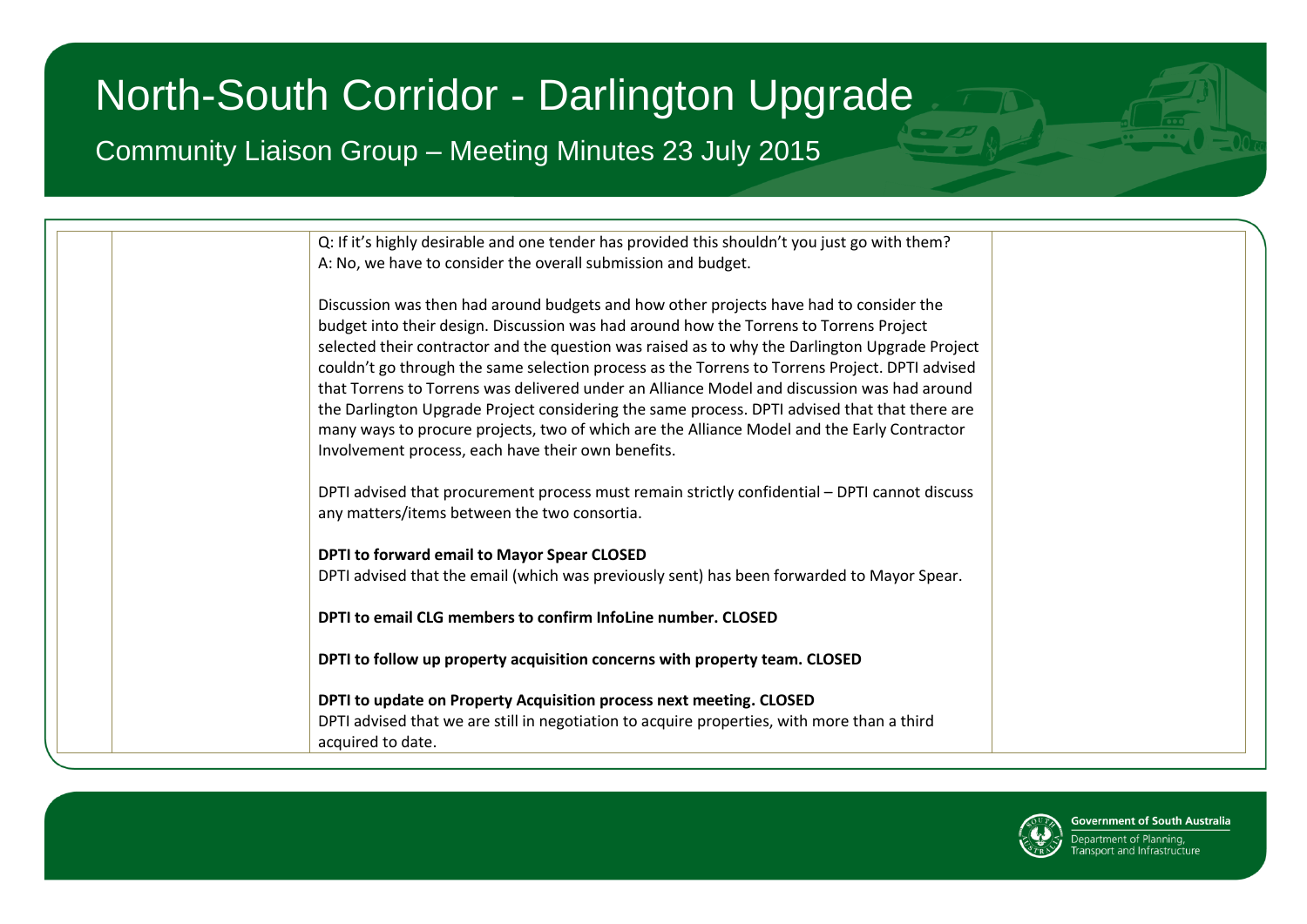Community Liaison Group – Meeting Minutes 23 July 2015

|    |                       | DPTI advised that they met with Sturt Road businesses and the property owner the night before                                                                                                                                                                                                                                                                             |  |
|----|-----------------------|---------------------------------------------------------------------------------------------------------------------------------------------------------------------------------------------------------------------------------------------------------------------------------------------------------------------------------------------------------------------------|--|
|    |                       | regarding their concerns. Several options have been presented and will continue to be                                                                                                                                                                                                                                                                                     |  |
|    |                       | discussed with the owner and tenants.                                                                                                                                                                                                                                                                                                                                     |  |
|    |                       | Discussion was had around noise modelling during and after the project has occurred.<br>Q: You will definitely need a noise wall once you remove the houses, won't you?<br>A: Not all cases you will need a noise wall. Sometimes you treat the noise at the receiver and<br>sometimes you treat the noise at the source. It isn't obvious what precautions you will need |  |
|    |                       | until the noise modelling has taken place.                                                                                                                                                                                                                                                                                                                                |  |
|    |                       | Q: When can we see the timeline around this? If a noise wall is required would this be at the<br>start or end of the project?                                                                                                                                                                                                                                             |  |
|    |                       | A: It might be at the start or the end.                                                                                                                                                                                                                                                                                                                                   |  |
|    |                       | A group member raised the concern regarding Warriparinga. They advised that the project<br>needs to find a way around encroachment on the land and impacts to the trees. People feel                                                                                                                                                                                      |  |
|    |                       | very strongly around this area and another way to impact the land needs to be sort. DPTI<br>advised all options are being explore to reduce the impact on Warriparinga.                                                                                                                                                                                                   |  |
|    |                       | DPTI to investigate possibility of road link through Malcom Street.<br>DPTI has placed this on the design issue register and will investigate this. CLOSED.                                                                                                                                                                                                               |  |
| 3. | <b>Project Update</b> | DPTI asked if there were any specific questions from the group.<br>Q: Extension of Flinders Drive to Birch Crescent - has that been done and updated on the map?<br>A: Yes, it's been given to council.                                                                                                                                                                   |  |

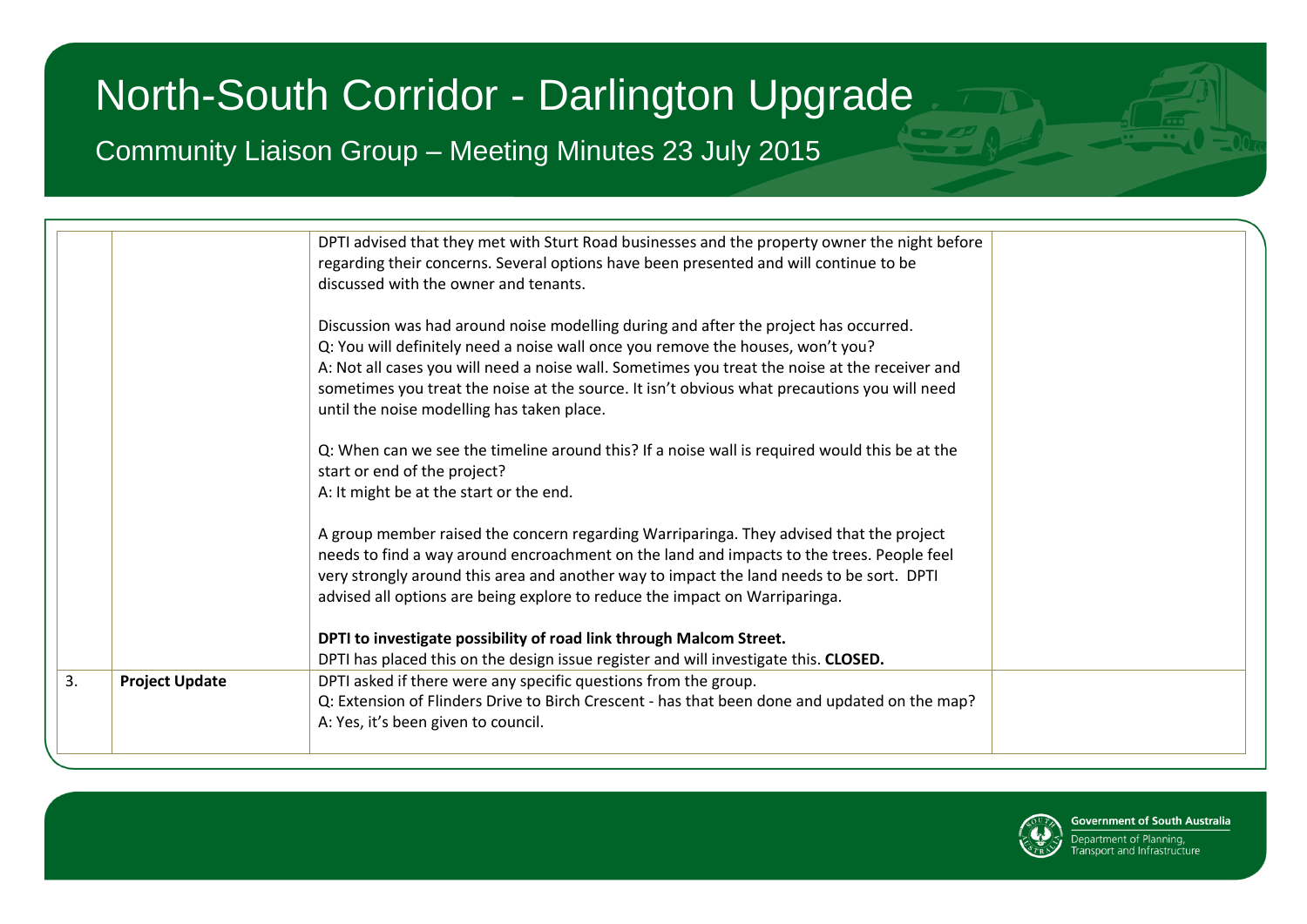Community Liaison Group – Meeting Minutes 23 July 2015

| DPTI advised that soil investigation night works are currently being undertaken. for which is the<br>only item that is currently taking place at the moment. DPTI advised that property demolition<br>works are scheduled to commence in mid August 2015.                                                                                                                                                                                                                                                          |  |
|--------------------------------------------------------------------------------------------------------------------------------------------------------------------------------------------------------------------------------------------------------------------------------------------------------------------------------------------------------------------------------------------------------------------------------------------------------------------------------------------------------------------|--|
| Discussion was had around current works happening by Flinders University. DPTI advised that<br>these works were being managed by the University and not DPTI.                                                                                                                                                                                                                                                                                                                                                      |  |
| Raelene Telfer advised that she had received feedback from some Clovelly Park residents which<br>indicated that they do not know what's happening with the project in relation to their area.<br>DPTI advised that there are numerous engagement and communication methods available for<br>the project including the community drop-in centre based at Darlington, the project enquiry<br>line which comes through to the community engagement team, the website, project mailbox<br>and open days to name a few. |  |
| There was discussion in the group around the change to the design with the Flinders Drive<br>DPTI to report back at next<br>extension and the new signalised intersection at Birch Crescent and Sturt Road. A group<br>meeting on planned<br>member stated that perhaps a letter-drop to residents of this area should be considered so that<br>communications to Clovelly Park<br>residents re: Birch Crescent<br>they are made aware of the changes.                                                             |  |
| DPTI reinforced that there are numerous methods for the community to gain information on<br>the project - if are concerned about the project and would like to get more information they<br>are encouraged to contact the project team.                                                                                                                                                                                                                                                                            |  |
| Q: Is there another open day planned?<br>A: Not at this stage.                                                                                                                                                                                                                                                                                                                                                                                                                                                     |  |

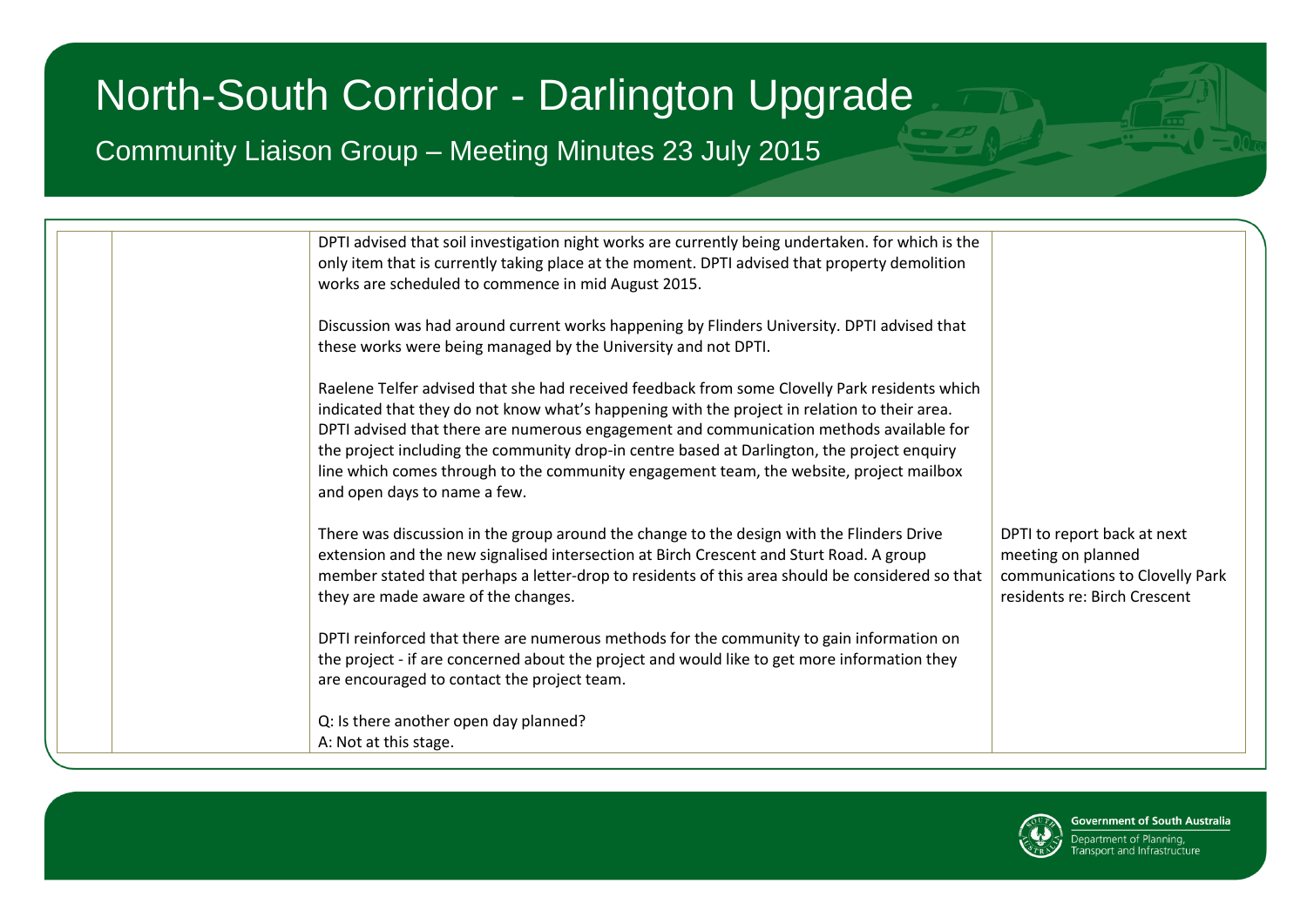Community Liaison Group – Meeting Minutes 23 July 2015

| <b>Round Table</b><br>4. |                                                                                                                                                                                                                                                                                                                                                                                                                                                                                                                                                                                                                                                                                                                                                                        |
|--------------------------|------------------------------------------------------------------------------------------------------------------------------------------------------------------------------------------------------------------------------------------------------------------------------------------------------------------------------------------------------------------------------------------------------------------------------------------------------------------------------------------------------------------------------------------------------------------------------------------------------------------------------------------------------------------------------------------------------------------------------------------------------------------------|
|                          | Group members asked whether Marion Road would be the general detour during construction.<br>DPTI likened the redistribution of traffic during construction periods to a water pipe network in<br>which water follows the path of least resistance. Traffic will find the quickest and easiest route<br>to access the area and DPTI will undertake network improvements such as the Marion/Sturt<br>intersection improvements but will not post specific detour routes.                                                                                                                                                                                                                                                                                                 |
|                          | Q: Can you please provide an update on the parking situation?<br>A: The project team has made a commitment to retain the current number of designated car-<br>parking spaces within the LoneStar site during construction - albeit potentially in a different<br>configuration/location to existing parking. In addition, the two short-listed consortia have been<br>advised that the Lonestar site will not be available for parking by their staff or sub-contractors<br>throughout construction. Other options have been explored including the University Playing<br>fields, Sturt Maintenance Depot, Tonsley Park and Laffer Triangle. A critical consideration<br>during construction is safe pedestrian access between car-parking sites and key destinations. |
|                          | Q: what are they doing in regards to car parking on side streets?<br>A: DPTI advised that this is a pre-existing issue which is the responsibility of council. DPTI will<br>continue to work collaboratively with all key stakeholders including council.<br>Q: Could you put in temporary parking along the streets?<br>A: Local roads are councils' responsibility – they are not operated or controlled by DPTI.<br>Discussion was had around what council could do to make this happen and the group was<br>advised that a lot of work would need to be done around this for it to be put in place.                                                                                                                                                                |